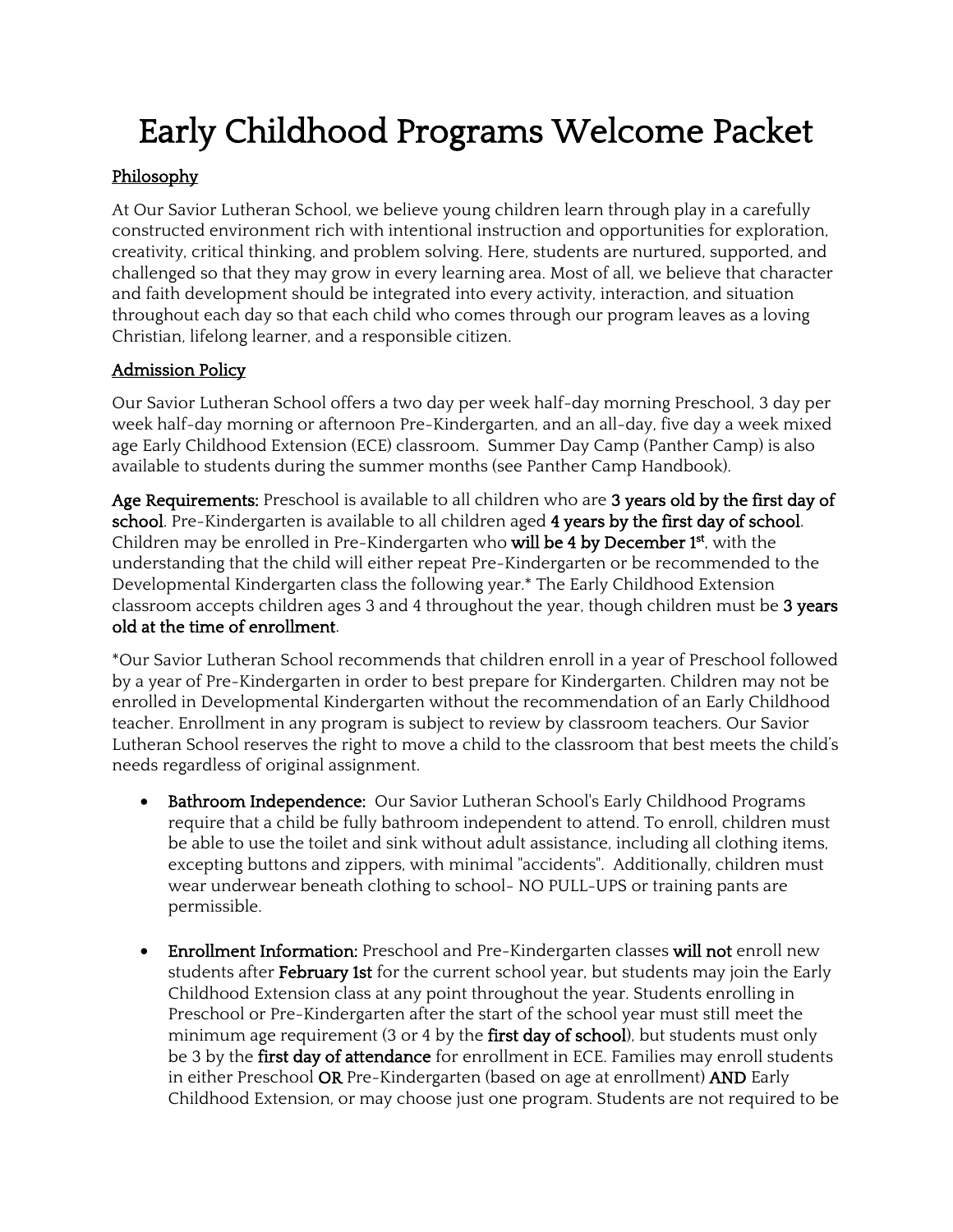enrolled in Preschool or Pre-Kindergarten to enroll in the Early Childhood Extension class, but may participate in both based on the family's needs.

• Hours: Preschool (3's): Tuesdays & Thursdays 8:05am-11:15am

Pre-Kindergarten (4's): Mondays, Wednesdays & Fridays 8:05am-11:15am

## OR 12:05pm-3:15pm

Early Childhood Extension (3's & 4's): Monday-Friday 7:00am-6:00pm

\* Please see annual School Calendar for complete schedule (start/end dates, holidays, etc.). Parents may access the School Calendar by logging onto the Our Savior website (oursaviorlansing.org), clicking on the "School" tab, then selecting "Resources".

- Account Balances: All accounts must remain current. Account balances must be paid in full prior to enrolling and being admitted into another program such as Summer Camp or a new school year.
- Required Forms: State of Michigan Licensing requires that proper paperwork is completed and on-file for each child. All listed forms MUST be completed and returned prior to your child's first day in attendance. No student will be admitted without all required forms. Forms are available online in our registration portal, TADS.
	- Enrollment Application
	- $\checkmark$  Enrollment fee
	- $\checkmark$  Birth Certificate
	- Child Information Record
	- Copy of child's immunization record
	- √Health and Immunization Statement
	- √Health Appraisal
	- $\checkmark$  Medication Permission form filled out if your child will need to receive medication while at OSL

# Fees & Payments

Our Savior Lutheran School uses TADS/Educate to track charges and payments for all accounts. Payments are credited to your account in TADS/Educate when they are received and may be made online through TADS/Educate when invoiced. Payments may also be brought in or mailed to the school. There are metal drop boxes for your payments located in the Early Childhood Extension classroom and outside the school office for your convenience.

A monthly payment plan from August to May (10 months) is provided and requires a onetime administration fee. Families may also choose to pay in full by July 1<sup>st</sup> or to pay in two installments on July 1<sup>st</sup> and December 1<sup>st</sup>. Monthly costs are based on a full academic year enrollment.

A non-refundable application fee is due with enrollment forms. Enrollment in Early Childhood classes (Preschool, Pre-Kindergarten, Early Childhood Extension, & Developmental Kindergarten) requires tuition contracts. Contracts specify that parents are committed to paying tuition for the full contract year regardless of student attendance. Refunds will not be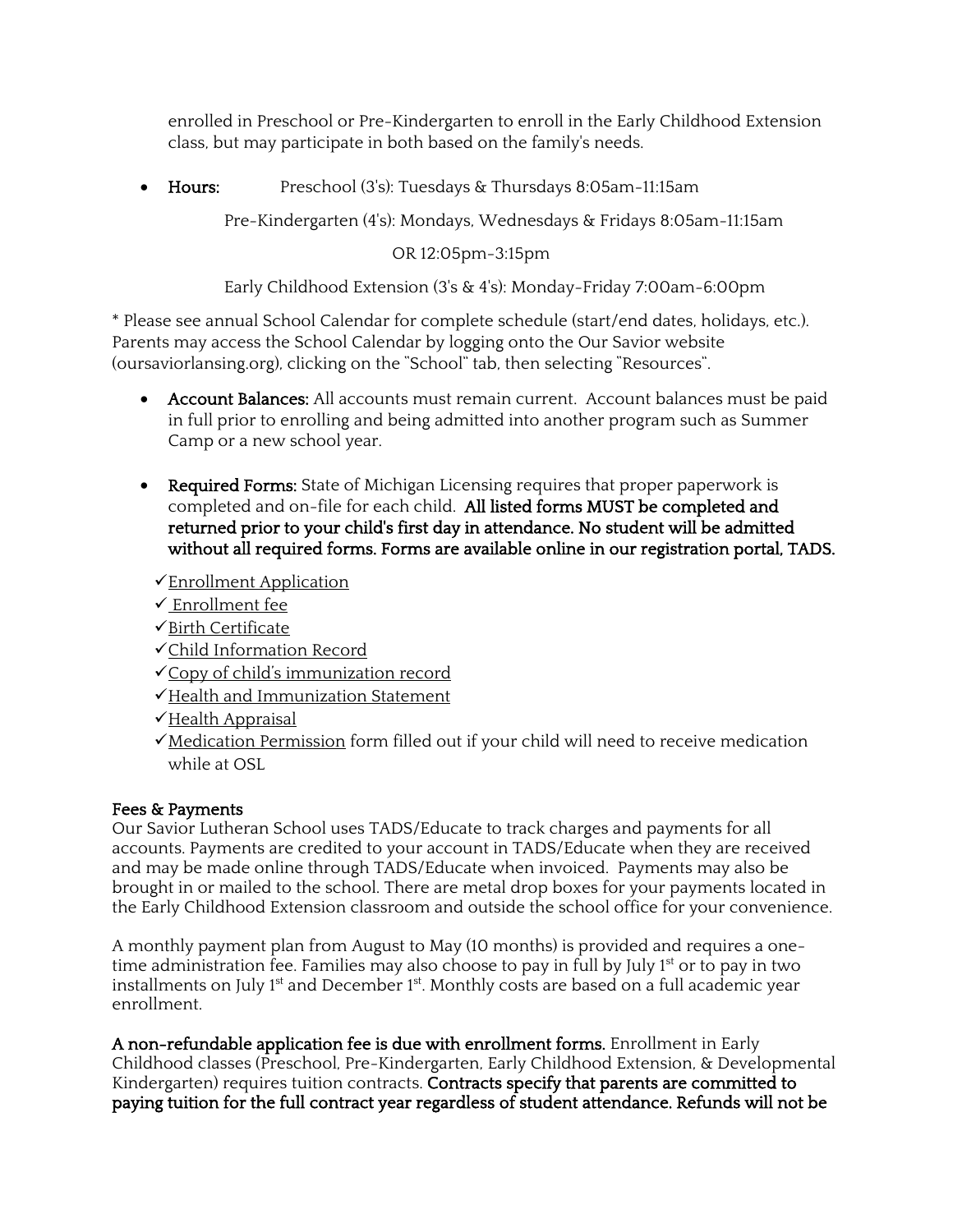#### given due to student absences. Parents may be held responsible for the entire unpaid balance on their contract regardless of withdrawal (see withdrawal policy on page 6).

Early Childhood Extension (ECE): Families will be billed the drop-in daily rate for the Early Childhood Extension classroom if a child attends on a day that is not included in the signed contract.

A two-week written notice is required to make a permanent or temporary change in your child's ECE days. If parents need to make an emergency/unexpected addition to a child's schedule, you must call ahead to see if there is space for your child to attend, as we must also adjust our staffing schedule.

Questions about Fees/Payments/Accounts should be directed to Lisa Keefer, Business Administrator, at lkeefer@oursaviorlansing.org.

#### Supplies/Items Needed (by class)

All Classes (PS/PK/ECE):

- Full size backpack
- 2 Full sets of extra clothes including pants, shirt, underwear and socks (at minimum)
- Weather-appropriate outdoor clothing

#### Preschool & Pre-Kindergarten ONLY:

- Two-pocket folder and other supply list items
- Monthly snack donation (as assigned by teacher)

#### Early Childhood Extension ONLY:

- Reusable water bottle (to be left in classroom staff will wash daily)
- Rest time items (crib sheet or other mat covering, blanket, optional: pillow and one small stuffed animal)
- Cold Lunch from home or sign up for Hot Lunch in classroom

\*Note: Each child will have a cubbie in which to place their coats, backpacks and other belongings from home each day in each classroom. If your child shares a cubbie, please be sure to take all of your child's items home every night. Please label all of your child's belongings with permanent marker with his/her name.

#### Snacks, Birthday/Special Treats, Party Invitations, and Lunch

Nutritious snacks are provided three times daily, two in the morning and one in the afternoon Children will be offered snack at the scheduled snack times according to each classroom's daily schedule. Either milk or 100% juice is provided with daily snacks. There will be a snack schedule posted in each classroom monthly.

 $\triangleright$  Special Snacks/Treats - In order for teachers to monitor and control exposure to allergens and provide an inclusive environment, we ask that only NON-FOOD treats are brought to school for child birthday celebrations (see list below). For classroom holiday parties, room parents are asked to consult with the classroom teacher to arrange/plan for special snacks that adhere to the needs of the classroom.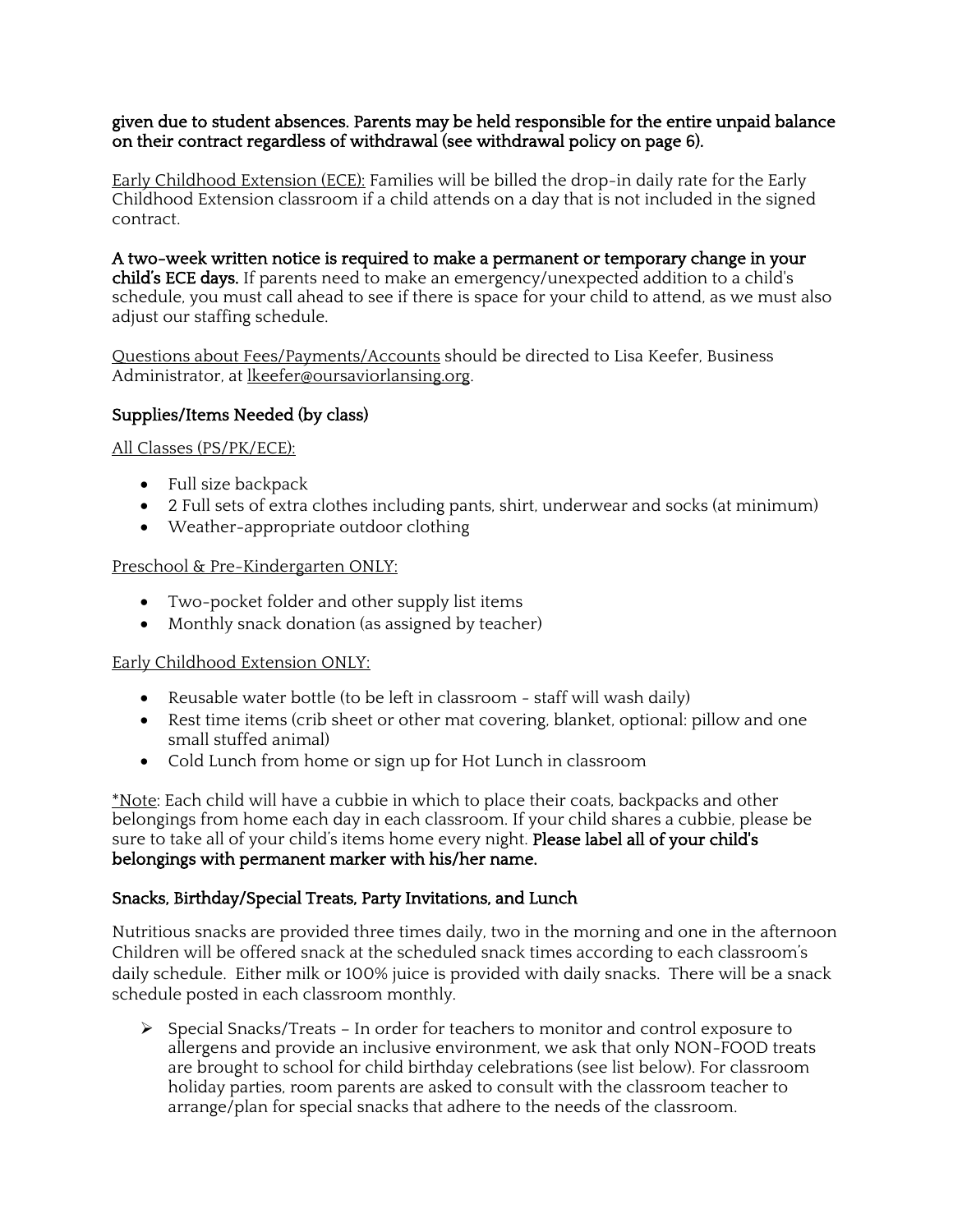Below is a list of ideas and approved items that may be shared with classmates for birthdays, holidays, or other celebrations:

- Stickers
- Bubbles
- Temporary Tattoos
- Fun pencils
- Little coloring or activity books
- Little playdough tubs
- Donate a new book to the classroom in honor of the birthday boy/girl

Please note that all items brought to school for a birthday treat must be suitable for use by children 3 years of age and will be checked by a teacher prior to distribution to the class. Many small toys and trinkets are not suitable for children under the age of 3, so we ask that parents check the factory labels of items before purchasing. If a parent wishes to provide a treat not on the list, they must first contact the teacher for approval.

 $\triangleright$  Private Party Invitations – We realize that often, children wish to invite their friends from school to their private birthday parties or other events outside of school. In order to ensure amity among all our enrolled students, physical party invitations will only be allowed to be distributed at school if ALL children in the class are invited to the event. If only select classmates will be invited, we ask that invitations be delivered privately. Further, teachers cannot give parents the contact information of any other school family. If parents wish to contact other parents (for whom they do not have contact information) for any purpose, they may provide the classroom teacher with their own contact information to be passed on to the other party.

## Lunch:

Preschool/Pre-Kindergarten- No lunches are served or consumed during Preschool or Pre-Kindergarten class times. Students are expected to eat lunch either after class (for A.M. students) or prior to arriving to class (for P.M. students), unless the child is also enrolled in Early Childhood Extension. Those students also enrolled in ECE will eat lunch in that classroom.

Early Childhood Extension-Families with children enrolled in ECE must either provide a lunch from home or order hot lunch if students will attend during the scheduled daily lunch time. Parents can order hot lunches via a sign-up sheet provided each morning in all classrooms. Parents may also order just a milk (choice of chocolate or white) for their child if they are providing a lunch from home. Hot lunch order sheets will be taken to the kitchen staff by 9:15am, so any student arriving after that time must speak with a classroom teacher if a hot lunch and/or milk is needed. Meals and milks will be billed through TADS (\$3/lunch and \$.65/milk) and can be paid in the same ways as tuition and other fees. Menus for hot lunch are published monthly and will be posted in the Early Childhood Extension classroom. Lunches provided from home must be marked with the student's name and should contain an ice pack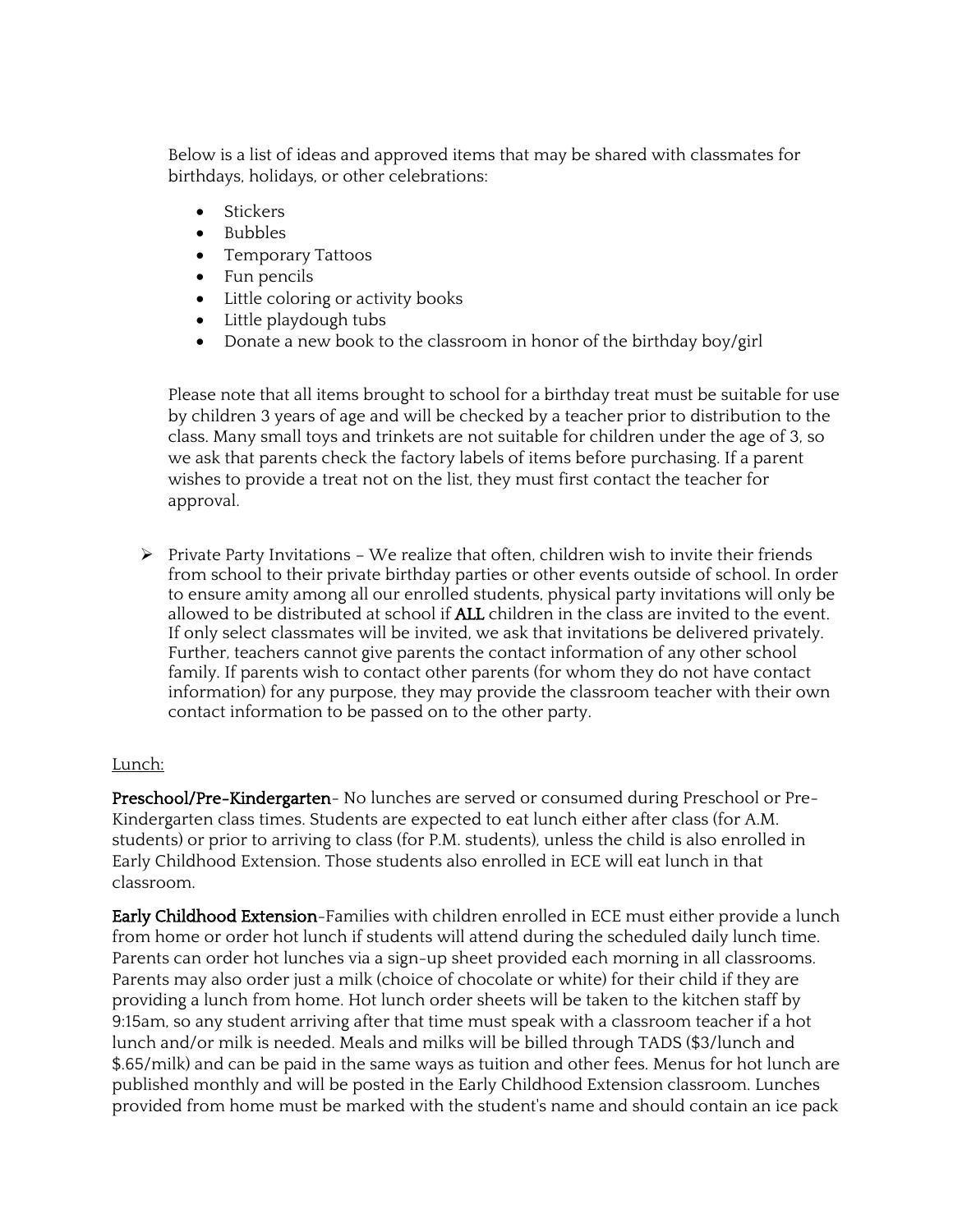to keep items cool as necessary. Lunches from home should also include all eating utensils or other items necessary for the child to eat his/her meal. Items requiring warming are permitted and will be warmed using the classroom microwave. Please notify the classroom teacher if a lunch from home includes any foods that are uncooked and need microwave cooking (i.e. EasyMac), as those items take time to prepare and cool and drastically reduce a child's time to eat if not prepared prior to the start of lunch time.

## School Closing Dates/"Snow Days"

- Scheduled School Closing Days Preschool, Pre-Kindergarten, and Early Childhood Extension classes may be open on days that grades Kindergarten through  $8<sup>th</sup>$  are closed. The Early Childhood calendar will differ slightly from the overall school calendar because the EC staff are trained on a different schedule than other school staff. Parents can find the Early Childhood schedule for the year included in the School Calendar for the school year.
- Snow/Inclement Weather Days All Early Childhood classes will be closed any time Our Savior Lutheran School closes due to inclement weather. Notification of closures will occur via News, Radio, Website, and by phone. Parents should be sure to update telephone numbers in the school office to ensure that all-call messages are received.

## Late Pick Up

Preschool and Pre-Kindergarten students not enrolled in Early Childhood Extension must be picked up by each program's respective end times (see admission policy). If a child who is not enrolled in ECE is not picked up by the end of class, the child will be transferred to the ECE classroom. That family will then be responsible for the fees associated with attendance in that class. The Early Childhood Extension classroom closes at 6:00 pm. Children must be picked up by 6:00 pm or there will be a charge of \$1.00 per minute after 6:00 pm. If parents/guardians have not arrived by 6:10 pm, the staff will begin calling the names listed as emergency contacts on the Child Information Record to arrange pick up of the child.

Please note that in the event that a child is not picked up by 7:00pm and staff have exhausted the list of emergency contacts, the child may be considered abandoned and the proper authorities will be contacted.

## Withdrawal Policy

Parents may withdraw a student from Preschool, Pre-Kindergarten or Early Childhood Extension at any time. However, a two-week written notice indicating withdrawal intentions is required. Families may be responsible for the remainder of tuition owed for the school year as there is a no-refund policy for these classes (refunds may be considered in cases of family relocation, emergency, or other extreme situations on a case-by-case basis by the Business Administrator). For ECE, families will be charged up until the final day of attendance as indicated in the written two-week notice. If proper notice is not given, families will be charged for the two-week minimum, regardless of attendance during that time.